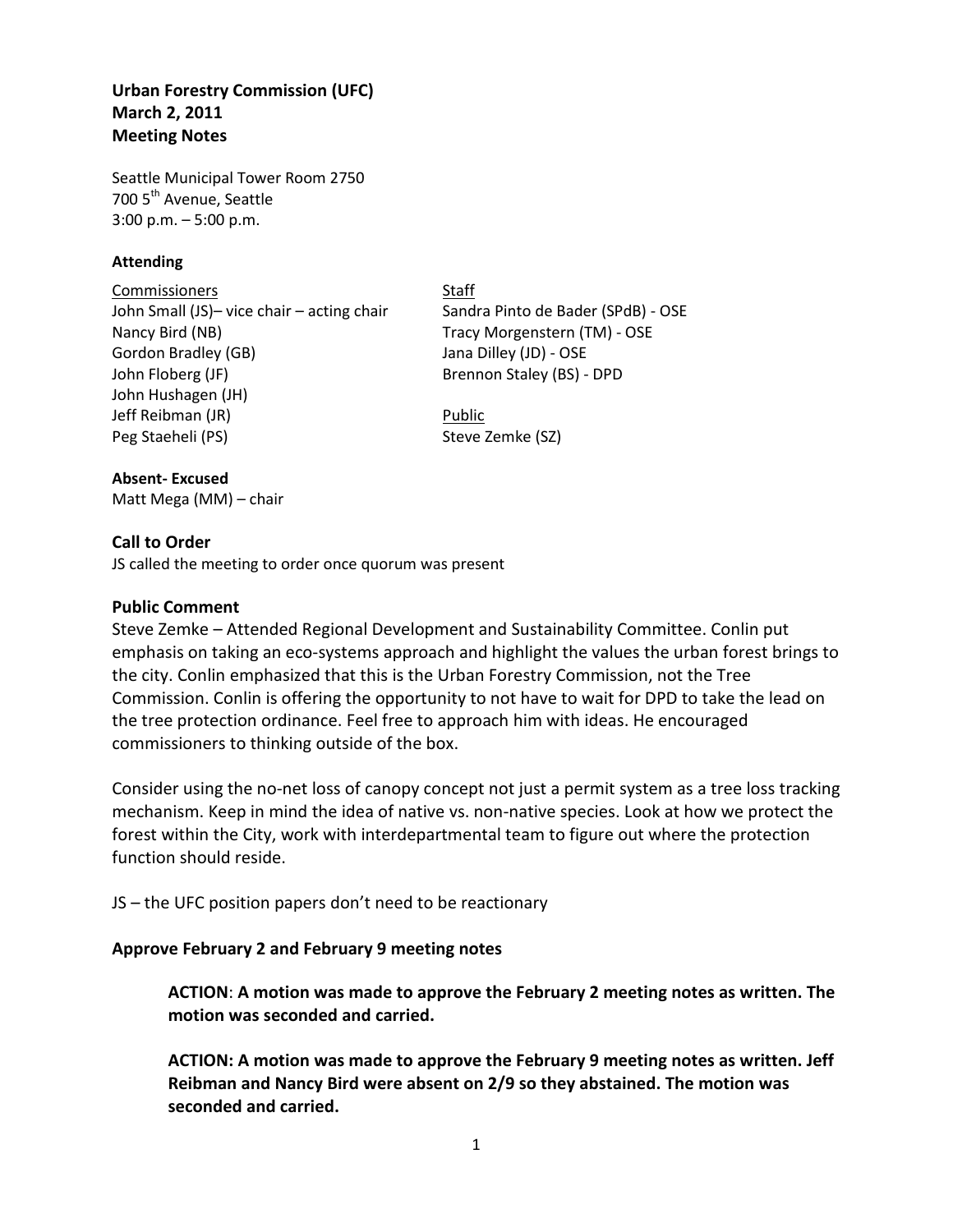## **Urban Forest Management Plan goals briefing – Tracy Morgenstern**

TM – the team putting together the Urban Forest Management Plan (UFMP) started with American Forests' recommendation and looked at all land uses, the current tree cover, available space for planting, and opportunities and challenges to determine the canopy cover goals. The result was a challenging but achievable 30% canopy cover goal for the city.

The process included external stakeholders in 2006. They looked at the data and agreed that the 30% goal was challenging yet achievable.

JR – what were the factors that were taken into consideration to arrive at a zero percent growth goal for parks and developed boulevards?

TM – we set targets and then, once data arrived, we realized that we were already there in those zones. This was done assuming no net loss.

JF – where did American Forests get their numbers from?

GB – canopy cover is a good surrogate for the health of the urban forest

TM – trees over concrete are more valuable than trees in parks

PS – what did Council approve?

TM – Council has not formally approved the UFMP. They have adopted the Comprehensive Plan.

PS – why the difference in the numbers? Comp Plan shows 40% canopy cover goal and the UFMP 30%.

BS – the Comp Plan is not a regulatory tool. It affects how City does other plans. During the period of time where the city lost trees according to the American Forests data (1972 – 1996) the city had negative population growth.

NB – It's important to have consistency of goals in both the Comp Plan and UFMP to send one message to the city.

JS – Seek Council adoption of UFMP update in 2012

JF – American Forests made aspirational goals (did not use a scientific approach)

TM – 30% is ambitious goal but conceivable

PS – What's Portland's goal?

JS – the US Forest Service has a tool to calculate the dollar value of canopy cover.

PS – don't have data to assess stormwater benefit. It's a gap Portland may have better calculations.

TM – how much canopy cover could we get in a typical Seattle parcel. Portland has larger parcels.

JH – are we still losing canopy?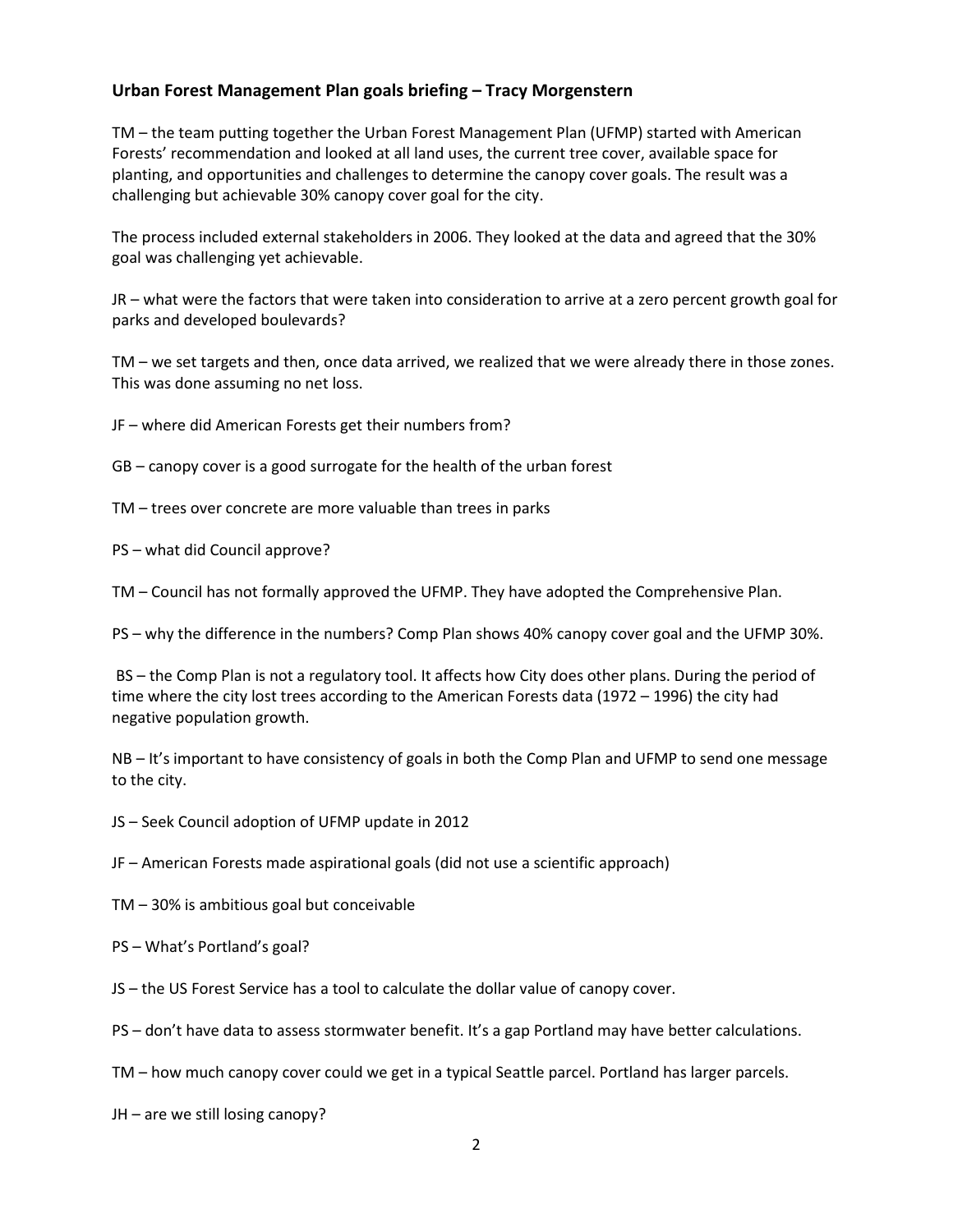TM – will be interesting to see the i-Tree data

#### **Seattle reLeaf Program briefing – Jana Dilley**

Jana gave an update on the reLeaf Programs:

- Trees for Neighborhoods: Building a greener, healthier Seattle by engaging residents in tree planting and care
	- o 2010 program:
		- **Planted 978 trees with 480 residents**
		- 82.7% of participants learned something new
		- 98.7 of participants would recommend the program
	- o 2011 program:
		- April: pruning workshops with 2009 participants
		- **May: watering letters**
		- May Sep: watering reminders
		- **•** Oct-Nov: planting training workshops and free trees
- Tree Ambassador: Empowering residents to become stewards of the urban forest and serve as resources for their local community
	- o Partnership with Cascade Land Conservancy
	- o Funded by two-year US Forest Service grant
	- o 2011 goals:
		- Recruit 10 volunteers in five neighborhoods
		- **Train volunteers through a series of workshops**
		- Support volunteers in development and implementation of neighborhood plans
- Urban Orchard Stewards: Engaging neighbors in the care of fruit trees on public property
	- o 2010 successes:
		- Recruited 24 stewards in five pilot parks: Martha Washington, Jose Rizal, Burke Gilman trail near Gasworks Park, Metal brook, and Bradner
		- **Developed management plans for each park**
	- o 2011 goals
		- **Train volunteers in basics of tree biology, fruit tree pruning, and pest and** disease management
		- Secure grant funding from State DNR
		- **Recruit nine more stewards in three orchards**
		- Host five community events
	- Website maintenance, brochures, ask the Expert

JH – thinking outside of the box – assume State DNR will not renew the grant for the Urban Orchard Stewards. We'll need to tap into rich people's money.

Jana – That's why we are working on public/private partnerships – non profits are more able to work with philanthropists.

JF – the Cascade Land Conservancy and the City are working together, inside of the Green Seattle Partnership and were able to obtain \$3M in private funding for this effort.

PS – thinks industrial land use could have more emphasis. Use incentive programs in industrial areas. Create habitat corridors using industrial lands.

JS – can also work on restoration of sites in the Duwamish corridor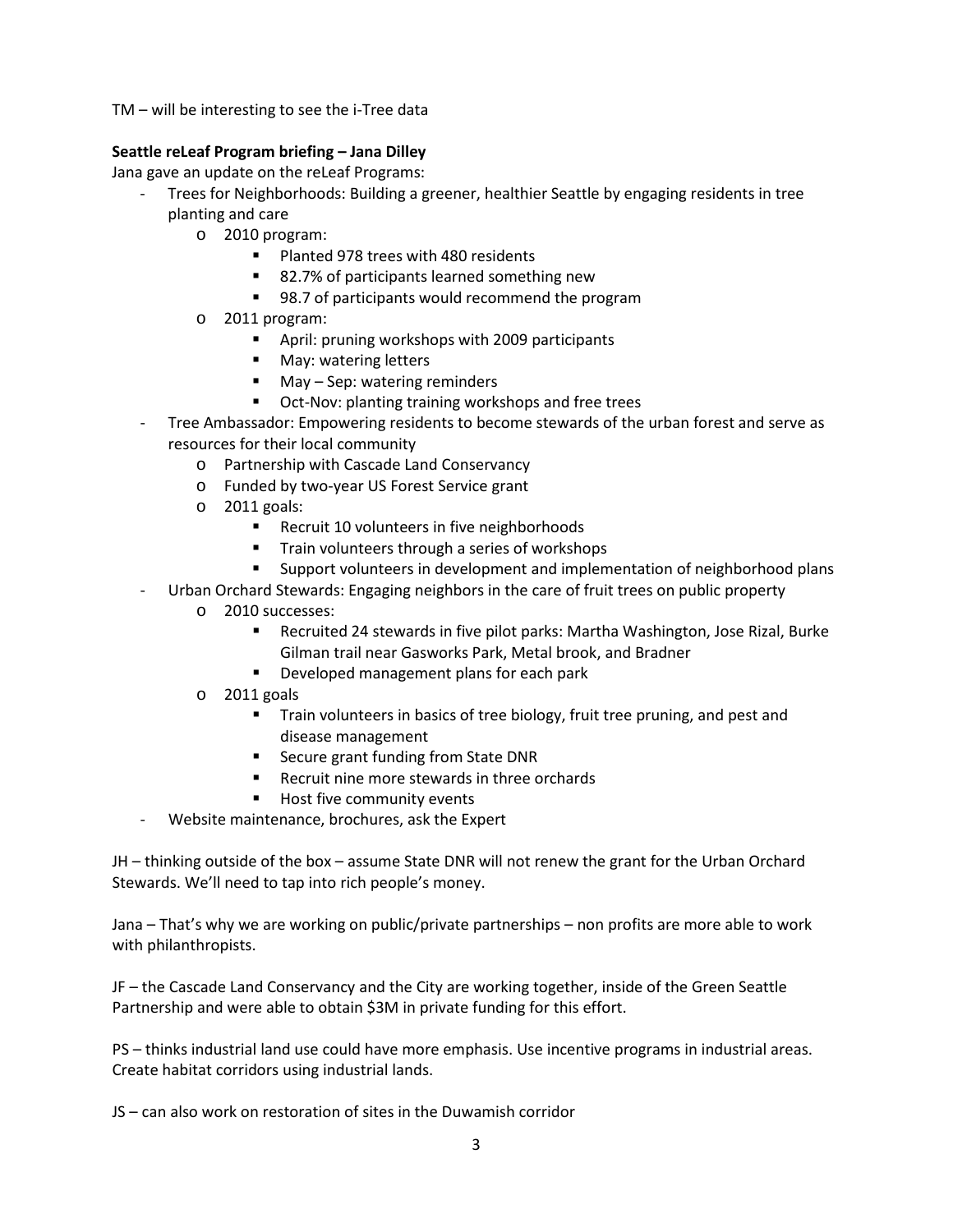JH – can't ignore the industrial area.

PS – What are the plans for 2012?

NB – Trees for Neighborhoods could expand to industrial areas

GB – Seattle reLeaf is one example of how the City is working to get the Urban Forest Management Plan implemented. How goes the battle? At this rate, will we make a dent? What's the gauge of success at this point?

JF – tracking people taking workshops. Tracking survival rate?

Jana – this summer she will find out the survival rate from 2009.

NB – Can you open workshops to the public?

Jana – need to manage for quality purposes

JR – last year goal was to giveaway 1,000 trees. What are the limiting factors?

Jana – she would need bigger trucks, bigger crew. Money to hire more people (she contracted with Earth Corps last year). Logistics is a bigger issue than demand

JH – Root washing would stretch the money.

Jana – Working with home owners so need to keep things simple

#### **Presentation to Council debrief**

JS – Conlin was the most engaged of the Council members. He seems to be moving away from regulation of individual trees to more of an ecosystems approach. He kept on saying that they want to do things right. Matt made recommendation to do more outreach, Town Hall meetings, etc, to get the public more engaged.

PS – Additional outreach needs to be funded. Ask Council to fund the effort. There is very little guidance on retaining mature trees. The Code is weak in regards to tree planting.

JS – Conlin seems to be happy with interim tree ordinance

PS – she thinks it's going to take two more years. Do a framework responding to City Council's extended timeline

JS – gives UFC the opportunity to get ahead of issues and frame the discussion a bit more.

JF – the pressure is to go slower

SZ – the pressure is to get it right

JR – reconsidering the framework would be a good idea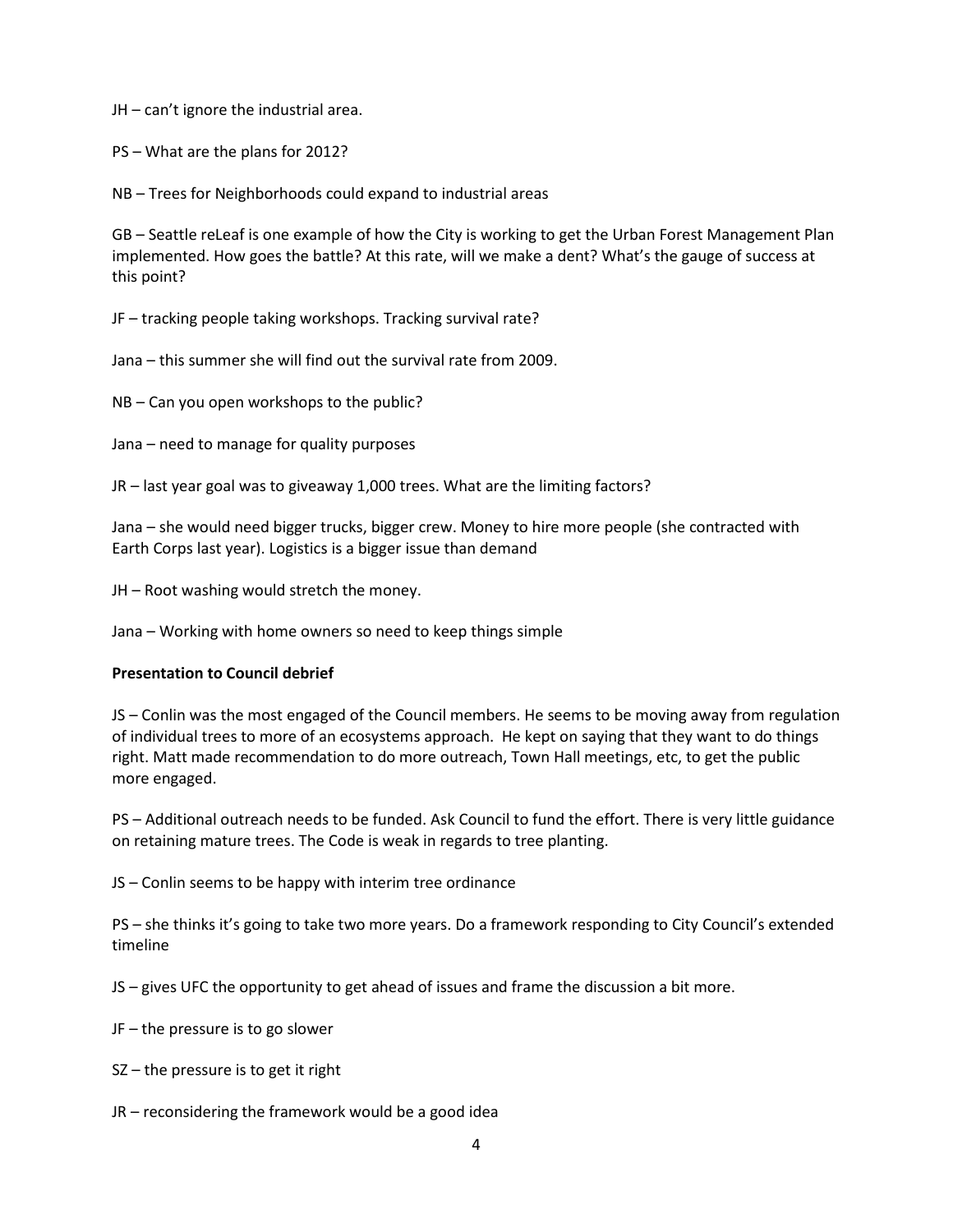PS - delay in tree ordinance will impact when adopting the Climate Action Plan… tree growth is important

JH – there used to be visionaries. That's gone. Is the UFC supposed to be the cheerleaders for urban forestry?

#### **Urban Forest Management Plan adoption letter to Council**

PS – ask Council to provide UFC guidance as to what they are not adopting. What does Council want us to do.

JH- Meeting with potential client in Wallingford and realized that City Light and SDOT are providing two different messages

- JR Adopting the plan
- JS He proposed a new last paragraph talking about the UFMP 2012 update
- GB have Conlin come visit and ask him questions. Invite those that have interest.
- JH member of Parks Board. It has helped to have a Council person on their side
- JS Creating an update that we can all support
- PS Canopy coverage is a driver to go out with a message
- PS City has a guidance. UFC doesn't. This is confusing.

## **ACTION**: **A motion was made to approve the letter with the changes proposed by Sandra and John Small. The motion was seconded and carried.**

The final text of the letter is as follows:

"Dear Council President Conlin,

In April 2007, the City of Seattle's Urban Forest Management Plan (UFMP) was created by the City of Seattle's Urban Forest Coalition (now know as the Urban Forest Inter-departmental Team), a group representing nine City departments with tree management or regulatory responsibility. This visionary plan recommends tangible measures to preserve and expand Seattle's urban forest, which has experienced significant decline over the past several decades. The Coalition's objective in this plan was to ensure that Seattle would be worthy of its name as *Emerald City* and "a city among the trees."

The Seattle Urban Forestry Commission was created in 2009 to advise the Mayor and City Council concerning the establishment of policy and regulations governing the protection, management and conservation of trees and vegetation in the City of Seattle. The UFMP's overarching goal is to increase city tree canopy